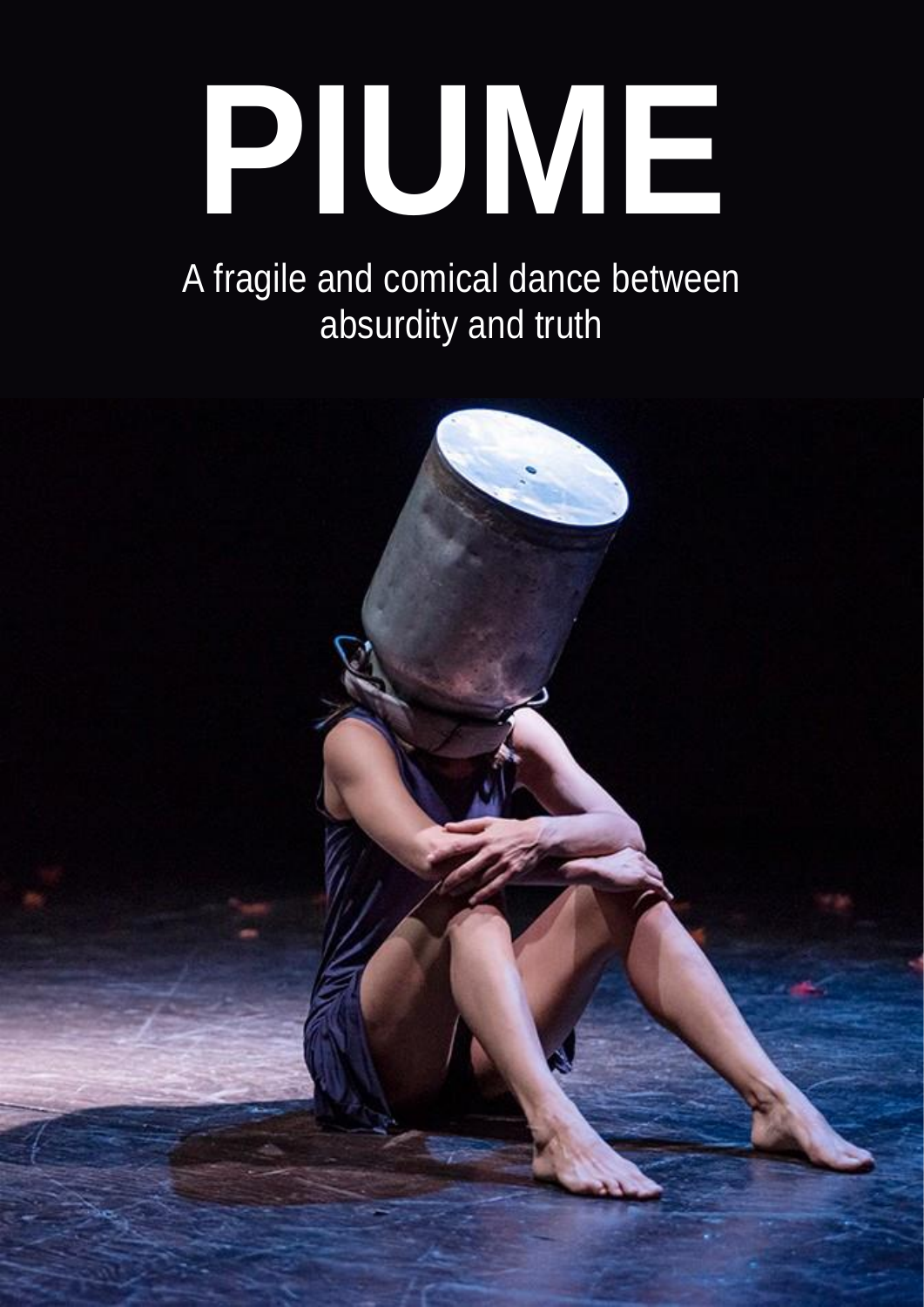**A journey through the struggles and resources of Loneliness, through the emotional roller-coaster of a woman who's waiting. But for what ? For him? For herself ? For new reasons? A loop, and the ways to overcome it.**

> *…Women have a bad habit of falling into a well every now and then, of allowing themselves to be seized by a terrible melancholy and drowning in it, struggling to get back to the surface. NATALIA GINZBURG*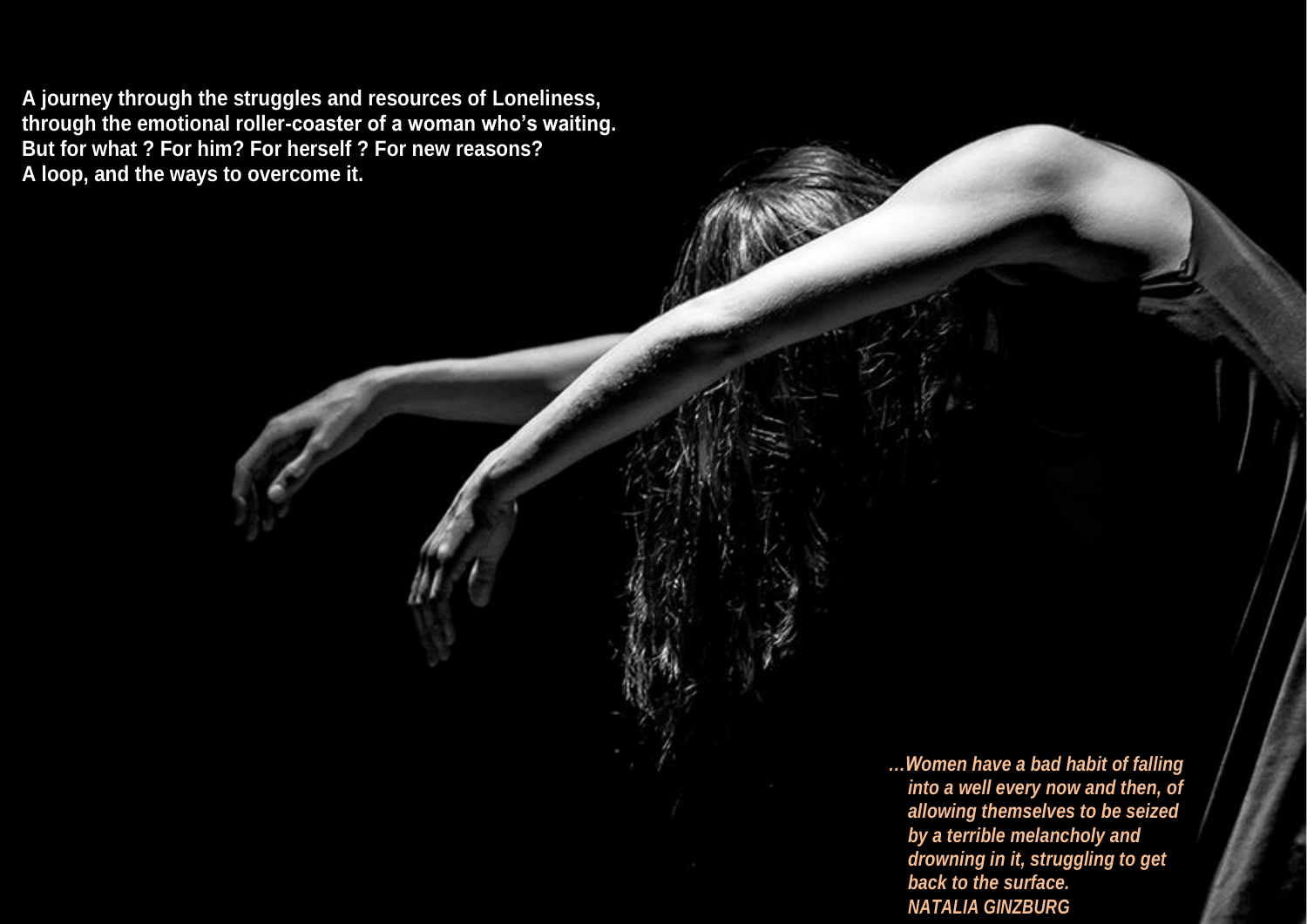#### **INSPIRATION/THEMES**

It all started with personal experience.

Realising how universal it could be and how it could speak to others, I deepened the images, the paintings, the physical material with which to try to tell, coming from my suggestions and conflicting references.

Texts and paintings by Frida Kahlo, texts by Natalia Ginzburg, films by Pedro Almodovar, images of Japanese Zen and Butoh dance, melodic Italian songs, texts by Tom Waits, sounds and movements of birds.

The performance investigates and reasons upon Waiting...

- ...as expectation
- ...as illusion and excuse
- ...as immobility
- ...as evasion and resource

...as an intimate and suspended moment of infinite freedom, or of great prison.

Waiting leaves us alone with ourselves... we may feel lost and abandoned, dependent on the object of our desire.

In the grip of time passing, loneliness becomes anguish, in spirals of twisting and twisted thoughts.

How do you want me? How do I want myself?

We get stuck in this obsession, as if we were telling our misfortunes to a well that returns only the useless echo of our words.

Waiting can be a refuge too, though: solitude lets us free to be as we really want to be.

We can sometimes take unexpected turns and find new resources in it, supported in opening up glimpses into our inner worlds, resonating with a rhythm, or thinking of flying like a bird.

An emotional seesaw between the freedom to 'be' and the fear of not being enough for oneself, of not being able 'to be without'. Does the gaze of those we love draw the boundaries of our 'being'?

The eyes of the other, like a mirror, give us back our own image.

Without your eyes, like lighthouses aimed at me, I disappear into the darkness of nothingness, I don't exist.

How must I be to have them? Or how must I appear? Like this, or different?

And how am I?

Is escape an exit from reality or another part of it? Another me?

Is it evasion or is it freedom?

*You haven't looked at me that way in years Youdreamedme upandleft mehere How long was I waiting for What was it you wanted me for… But I'm stillhere TOM WAITS*

ph:AlexandroTripodi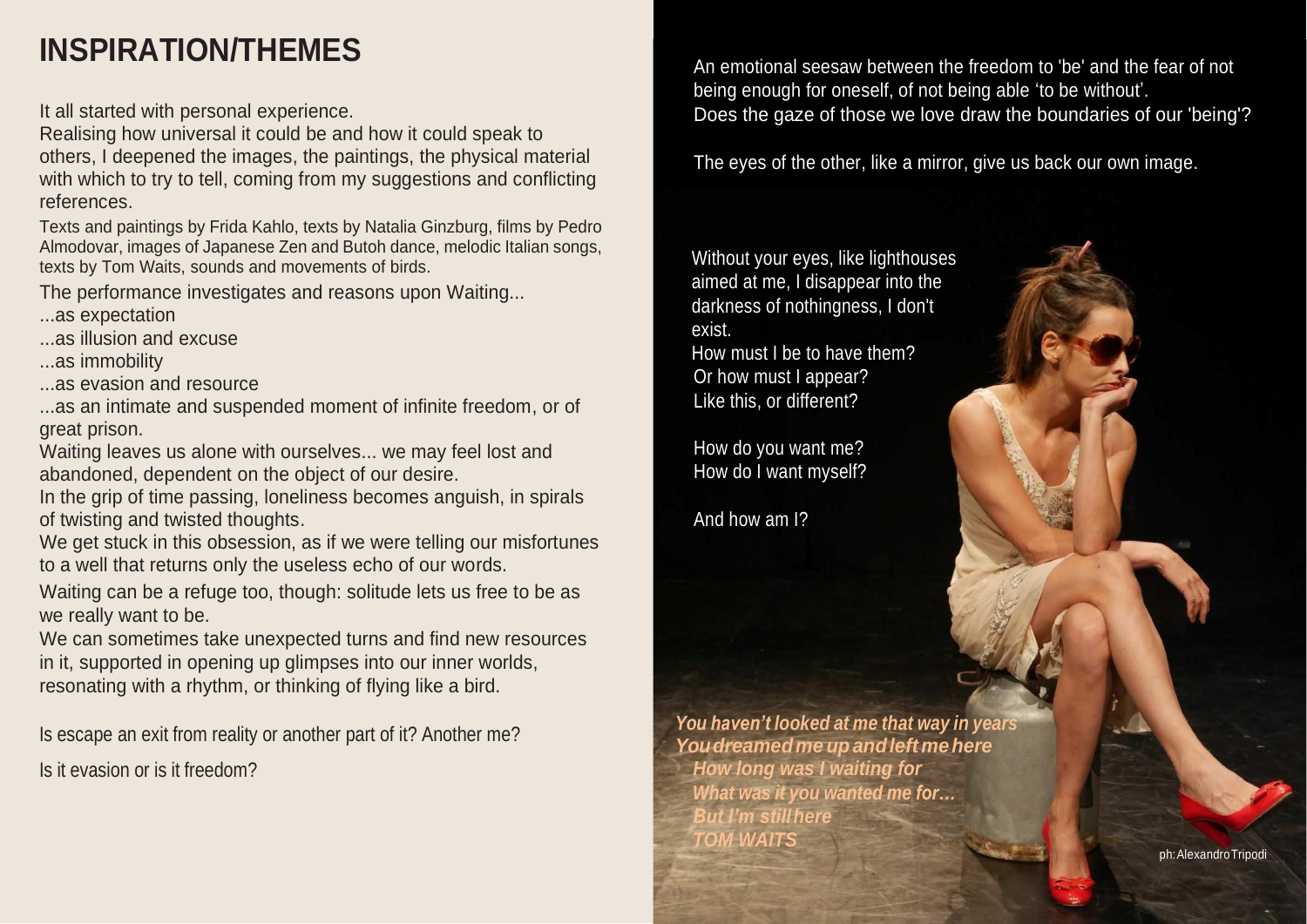## **STRUCTURE AND RESEARCH**

The show follows different amalgamated sections, each signaled by a different color and feeling.

The journey through the different emotional states guides the audience through the facets of the woman's condition.

**Techniques** blend and the borders between circus, contemporary dance, singing and theatre vanish: circus is "subterranean; it is "circus" the ways in which the scenes and frames are conceived. It is "circus" how objects are explored and leveraged through each of their features, as symbolic elements or virtuous tools. The trusted bucket, immutable object, contrasts the constantly transforming female figure, becoming alternatively a travelling companion, a place to leave from and to return to, of beginning and end, a tool for transformation.

A home, prison, well, a head… or just a bucket.

The **stage presence** works on a fragility exposed to the public. I move inside the clown play, on the borders of truth and deception.

I alternate madness and lucidity, giving life to poetic or grotesque, funny or sublime dynamics.

The use of body and voice, apparently natural, are the result of a precise research and choreography to shape the mood of each part.

**Movement** is key to reach those frames and moods I wished to represent, abstracting them from my own experience and turning them into a universal tale. Bringing a photo to life, finding the dynamics of an emotion, the rhythm and gestures of a condition.

I have therefore associated abstract and impalpable emotions with concrete bodily states such as cold, hyperventilation, itching, or with material states of nature such as the hardness of stone, the flexibility of reed in the wind, the movements of a flyer.

Starting from a research over the feeling of Waiting, I have at first interpreted it with a naturalistic approach (doing nothing, waiting, respecting the body's time in immobility). Then by analysing the nuances of different emotions that enter into it such as hope, boredom, impatience. Finally, playing with tempo, rhythm and levels.

I arrived to writing body-scores with the small and large movements that slowly filled the immobility, interpreting emotions and materialising deeper and deeper thoughts.

**Music** supports some parts and alternates original pieces created specifically for the show with a motif taken from a Tom Waits song, played each time by a different instrument, which returns in a loop to describe the repetition of a situation. **Voice** is an integral part of the work from the beginning, but the words only arrive through a song and a final poem that, like an epilogue, recount what has already been experienced.

*My night wears me out. It knows well that I miss you and all its darkness is not enough to hide this evidence that shines like a blade in the dark, my night would like to have wings to fly to you, Wrap you in your sleep and bring you back to me... FRIDA KAHLO*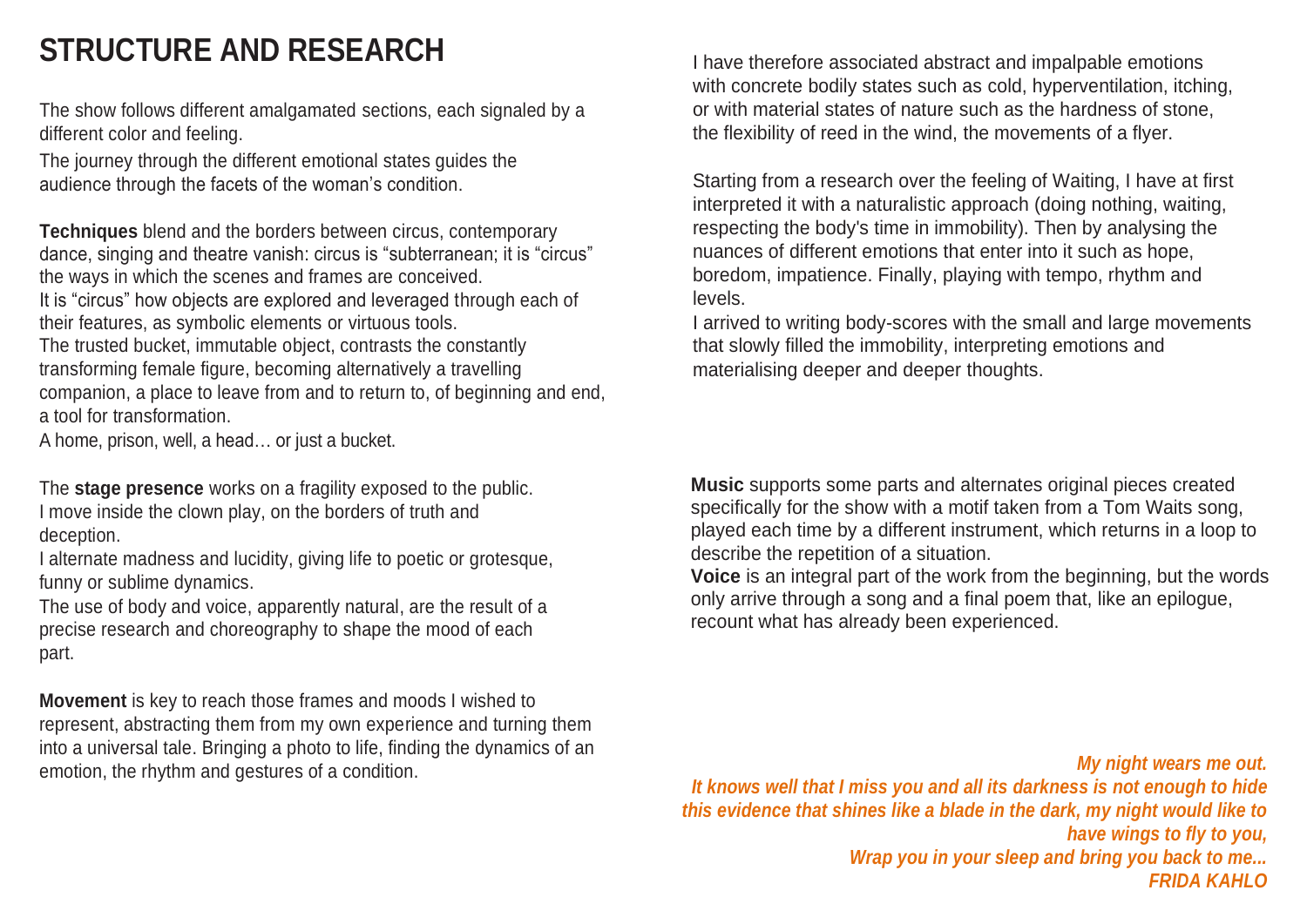#### **Credits**

Idea and performance **Elena Burani Andrea Bettaglio** director's assistant **Alice Roma** dramaturgy support **Eufemia Mascolo** music **Rocio Espana Rodriguez** lights

Special thanks to: Enrico Formaggi, Micheline Vandepoel, Giuseppe Vetti, Federica Tardito, Francesca Garrone, Piergiorgio Milano, Silvia Laniado

The project has been supported by: **La Corte Ospitale Centro di Residenza Emilia-Romagna Associazione Sosta Palmizi Dinamico Festival Teatro della Tosse di Genova**

**Selezione Visionari Kilowatt Festival 2020**

The show is intended for an audience aged 7+ Duration is 40 mins

*I used to think I was the weirdest person in the world but then I thought, there are so I'd like to imagine her, and imagine that she must be out there and that she's thinking about me too. Well, I hope that if you're out there and you read this, you know that yes,* 

*many people in the world, there must be someone just like me, who feels weird and flawed in the same way I do. it's true, I'm here and I'm weird just like you. FRIDA KAHLO*